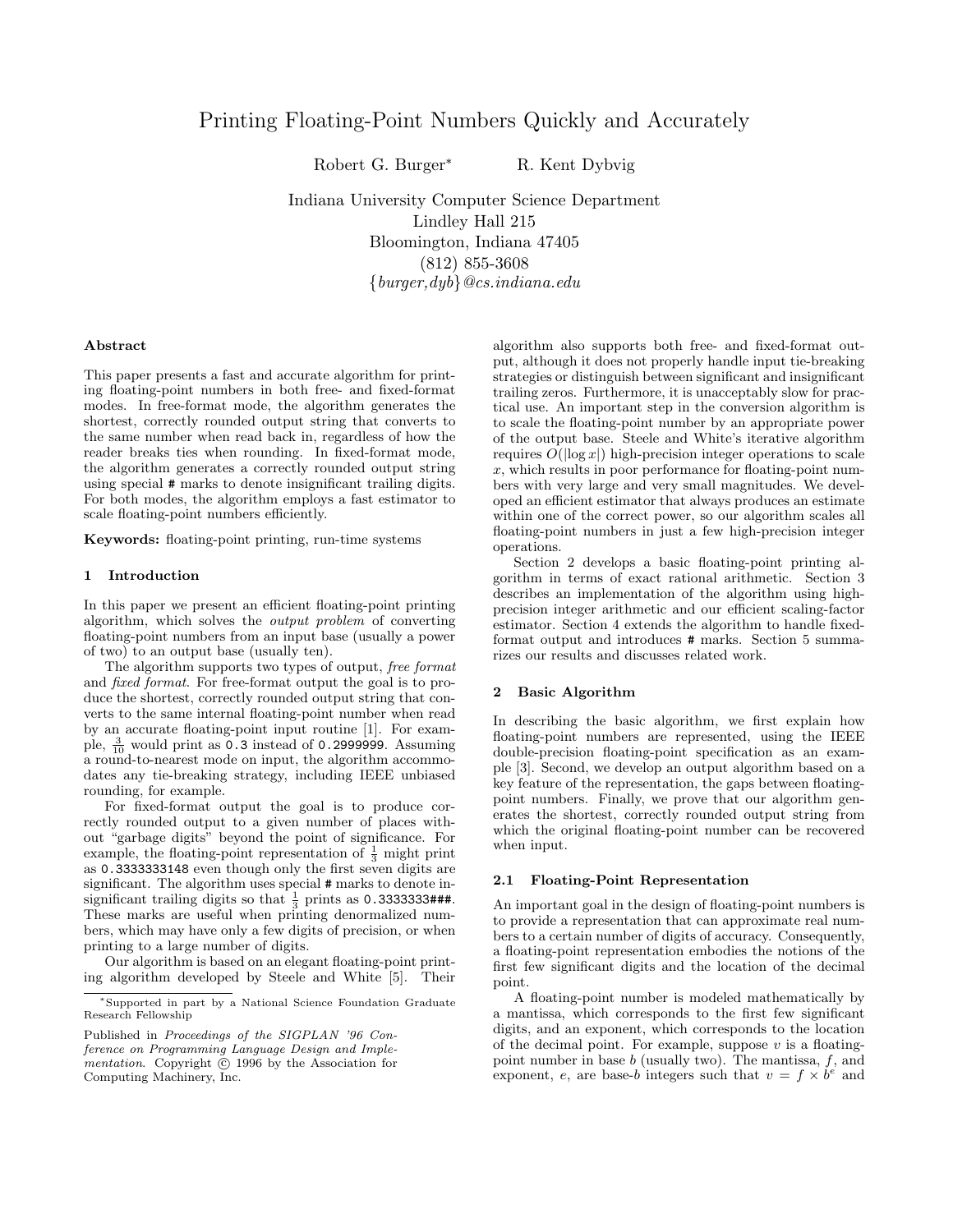$|f| < b^p$ , where p is the fixed size of the mantissa in base-b digits. Moreover, v is called *normalized* if  $b^{p-1} \leq |f|$ , *i.e.*, the mantissa begins with a non-zero digit.

An un-normalized, non-zero floating-point number can be normalized by shifting the mantissa to the left and reducing the exponent accordingly. Because the exponent has a fixed size, however, some numbers cannot be normalized. Such numbers are called denormalized floating-point numbers.

If the input base is two, the mantissa of normalized, nonzero numbers always begins with a one. Consequently, this initial bit is often omitted from the representation and is called the hidden bit. These representations often reserve an exponent bit pattern to signal denormalized numbers.

The IEEE specification [3] also provides representations for  $-0.0$ , positive infinity (+inf), negative infinity ( $-i$ nf), and "not a number" (NaN).

An IEEE double-precision floating-point number,  $v$ , is represented as a 64-bit datum composed of three fields: a one-bit sign, an eleven-bit unsigned biased exponent (be), and a 52-bit unsigned mantissa  $(m)$  with a hidden bit.

If  $1 \leq be \leq 2046$ , v is a normalized floating-point number whose value is  $sign (2^{52} + m) \times 2^{be-1075}$ . If  $be = 0, v$  is a denormalized floating-point number whose value is  $sign\ m \times$  $2^{-1074}$ , which includes +0.0 and -0.0. If  $be = 2047$  and  $m = 0$ , v is +inf or −inf, depending on the sign. If  $be = 2047$ and  $m \neq 0$ , v is NaN.

This type of representation produces uneven gaps between floating-point numbers. Floating-point numbers are most dense around zero and decrease in density as one moves outward along the real number line in either direction.

Given a floating-point number,  $v$ , it is useful to define its floating-point successor, denoted by  $v^+$ , and predecessor, denoted by  $v^-$ . All real numbers between  $\frac{v^-+v}{2}$  and  $\frac{v+v^+}{2}$ round to v.

Suppose  $v = f \times b^e$  as before. We consider the case where  $f > 0$ ; the case for  $f < 0$  is completely analogous. For all v,  $v^+$  is  $(f+1) \times b^e$ . If  $f+1$  no longer fits in the fixed-size mantissa, *i.e.*, if  $f + 1 = b^p$ , then  $v^{\pm}$  is  $b^{p-1} \times b^{e+1}$ . If e is the maximum exponent,  $v^+$  is  $+$ inf.

For most v,  $v^{-}$  is  $(f-1) \times b^{e}$ . For the remaining v, the gap is narrower. If  $f = b^{p-1}$  and e is greater than the minimum exponent,  $v^-$  is  $(b^p - 1) \times b^{e-1}$ .

# 2.2 Algorithm

We now develop an algorithm that takes advantage of the gaps between floating-point numbers in order to produce the shortest, correctly rounded output string from which the original floating-point number can be recovered when input.

For purposes of discussion, we limit the input to positive floating-point numbers. Given a positive floating-point number  $v$  in terms of its mantissa and exponent, the algorithm uses  $v^{-}$  and  $v^{+}$  to determine the exact range of values that would round to  $v$  when input. Because input rounding algorithms use different strategies to break ties (e.g., round up or round to even), we initially assume that neither end point of the rounding range can be guaranteed to round to  $v$  when input. In Section 3 we show how to relax this constraint based on knowledge of a particular input rounding algorithm.

The algorithm uses exact rational arithmetic to perform its computations so that there is no loss of accuracy. In order to generate digits, the algorithm scales the number so that it is of the form  $0.d_1d_2\ldots$ , where  $d_1, d_2, \ldots$ , are base-B digits. The first digit is computed by multiplying the scaled number by the output base, B, and taking the integer part. The remainder is used to compute the rest of the digits using the same approach.

The rounding range determines when the algorithm stops generating digits. After each digit is generated, the algorithm tests to see if either the resulting number or the resulting number with the last digit incremented is within the rounding range of v. If one or both of these numbers is within range, the number closer to  $v$  is chosen. In the case of a tie, any strategy can be used to decide, since both possibilities would round to  $v$  when input. By testing the output number at each digit, the algorithm produces the shortest possible output string that would correctly round to  $v$  when input. Moreover, it generates digits from left to right without the need to propagate carries.

The following is a more formal description of the algorithm. We use  $|x|$  to denote the greatest integer less than or equal to x,  $[x]$  to denote the least integer greater than or equal to x, and  $\{x\}$  to denote  $x - |x|$ . We always indicate multiplication with the  $\times$  sign, because we use juxtaposition to indicate digits in a place-value notation.

- Input: output base B and positive floating-point number  $v = f \times b^e$  of precision  $p > 0$
- **Output:**  $V = 0.d_1d_2...d_n \times B^k$ , where  $d_1,...,d_n$  are base- $B$  digits and  $n$  is the smallest integer such that:
	- (1)  $\frac{v^{-}+v}{2} < V < \frac{v+v^{+}}{2}$ , *i.e.*, *V* would round to *v* when input, regardless of how the input rounding algorithm breaks ties, and

(2) 
$$
|V - v| \le \frac{B^{k-n}}{2}
$$
, *i.e.*, V is correctly rounded.

#### Procedure:

1. Determine  $v^-$  and  $v^+$ , the floating-point predecessor and successor of  $v$ , respectively.

$$
v^- = \begin{cases} v - b^e & \text{if } e = \text{min. } \exp. \text{ or } f \neq b^{p-1} \\ v - b^{e-1} & \text{if } e > \text{min. } \exp. \text{ and } f = b^{p-1} \end{cases}
$$
  

$$
v^+ = v + b^e
$$

Let  $low = \frac{v^-+v}{2}$  and  $high = \frac{v+v^+}{2}$ . All numbers between low and high round to v, regardless of how the input rounding algorithm breaks ties.

$$
\leftarrow \qquad \qquad \overrightarrow{v} - \qquad \overrightarrow{low} \qquad \overrightarrow{v} \qquad \qquad \overrightarrow{high} \qquad \qquad \overrightarrow{v}^+ \qquad \qquad \overrightarrow{v}
$$

- 2. Find the smallest integer k such that  $high \leq B^k$ ; *i.e.*,  $k = \lceil \log_B high \rceil$ . k is used to scale v appropriately.
- 3. Let  $q_0 = \frac{v}{B^k}$ . Generate digits as follows:

$$
d_1 = \lfloor q_0 \times B \rfloor \quad q_1 = \{ q_0 \times B \}
$$
  
\n
$$
d_2 = \lfloor q_1 \times B \rfloor \quad q_2 = \{ q_1 \times B \}
$$
  
\n
$$
\vdots \qquad \vdots
$$

4. Stop at the smallest  $n$  for which

(1)  $0.d_1...d_n \times B^k > low$ , *i.e.*, the number output at point  $n$  would round up to  $v$ , or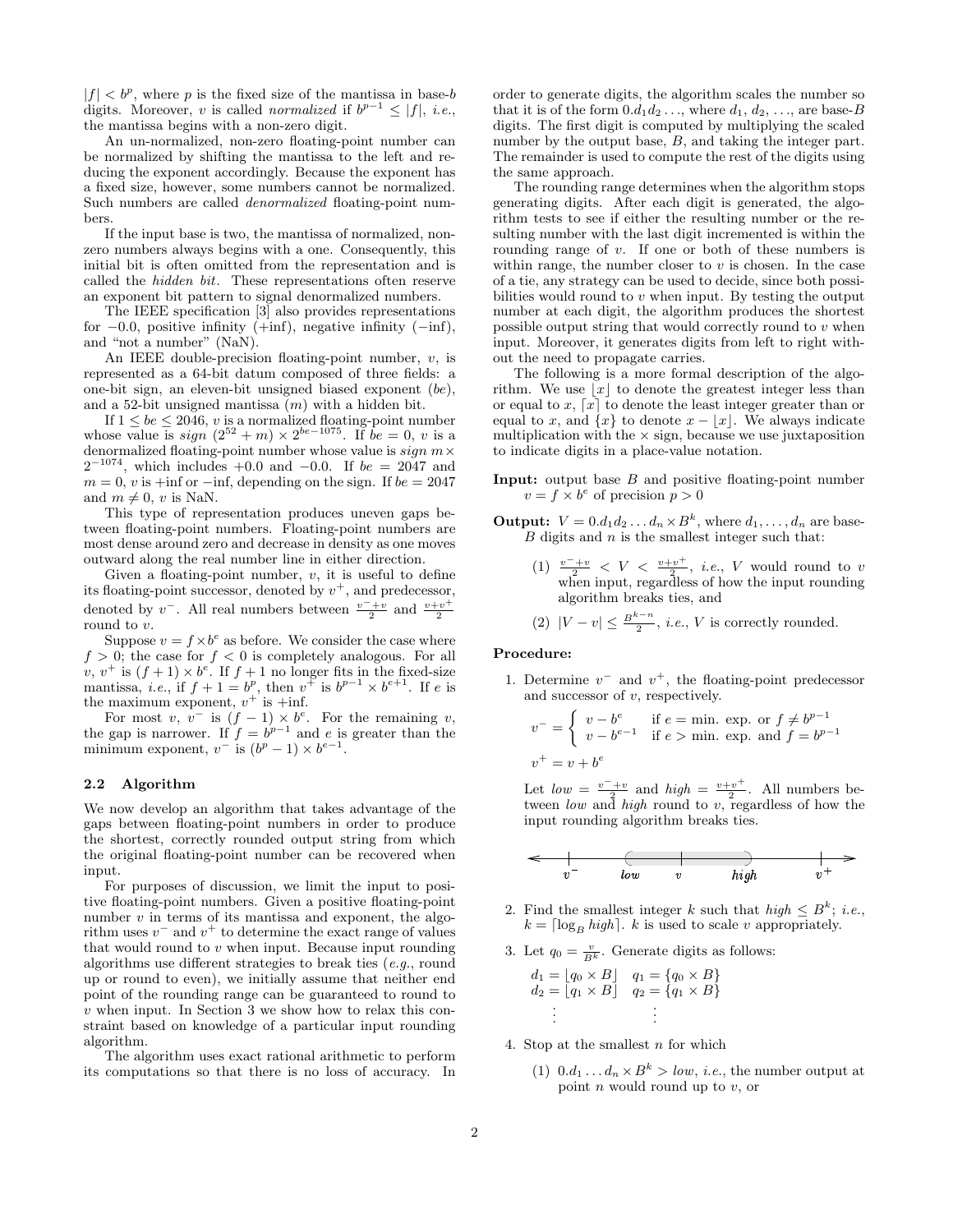(2)  $0.d_1...d_{n-1}[d_n+1]^1 \times B^k \lt high, i.e., increment$ ing digit  $d_n$  would make the number round down to v.

If condition  $(1)$  is true and condition  $(2)$  is false, return  $0.d_1 \ldots d_n \times B^k$ .

If condition (2) is true and condition (1) is false, return  $0.d_1...d_{n-1}[d_n+1] \times B^k$ .

If both conditions are true, return the number closer to  $v$ . If the two are equidistant from  $v$ , use some strategy to break the tie  $(e.g.,$  round up).

#### 2.3 Correctness

We now prove that our algorithm is correct. We begin by showing that the algorithm generates valid base- $B$  digits, the first of which is non-zero, and that there is no need to propagate carries in the case of incrementing the last digit.

Because  $0 \le q_i < 1$  for all  $0 \le i \le n$ , all the  $d_i$  are valid base-B digits. Termination condition  $(2)$  guarantees that if  $d_n$  is incremented, no carry will be introduced; for if there were a carry, termination condition (2) would have held at the previous step. By the minimality of  $k$  and termination condition (2), the first digit must be non-zero. (See Theorem 1 in Appendix A for a complete proof.)

Next we show that output condition  $(1)$  holds, *i.e.*, the algorithm always terminates with a number that correctly rounds to  $v$  when input, satisfying the goal of information preservation. In order to prove this, we first prove an invariant of the digit-generation loop by induction: for all  $i$ ,  $0.d_1 \ldots d_i \times B^k + q_i \times B^{k-i} = v.$  In other words, the number generated at step i is  $q_i \times B^{k-i}$  below v. (See Lemma 2 in Appendix A.) This invariant leads to a more concise version of the termination conditions (see the corollary to Lemma 2 in Appendix A):

(1)  $q_n \times B^{k-n} < v - low$ , and

$$
(2) \ \ (1 - q_n) \times B^{k-n} < high - v.
$$

Since  $0 \le q_n < 1$  and  $B^{k-n}$  becomes arbitrarily close to zero as n increases, termination condition  $(1)$  eventually holds; thus, the algorithm always terminates. Moreover, the invariant and the above termination conditions guarantee that the algorithm terminates with a number strictly between low and high. (See Theorem 3 in Appendix A.)

Having shown that the output rounds to  $v$  when input, we now show that the last digit of the output is correctly rounded, i.e., output condition (2) holds. Because the algorithm chooses the closer of  $0.d_1...d_n \times B^k$  and  $0.d_1 \ldots d_{n-1}[d_n+1] \times B^k$ , the last digit is correctly rounded. (See Theorem 4 in Appendix A.)

Finally, we show that no shorter output string rounds to v when input. Equivalently, no  $(n-1)$ -digit number (trailing zeros are allowed) also rounds to  $v$  when input. Suppose such a number,  $V'$ , exists. Using the invariant, one can easily show that  $0.d_1 \ldots d_{n-1} \times B^k$  and  $0.d_1 \ldots d_{n-2}[d_{n-1}+1] \times B^k$  are the two  $(n-1)$ -digit numbers closest to  $v$ . Without loss of generality, we assume that

<sup>1</sup>The notation 
$$
0.d_1 \ldots d_{n-1}[d_n+1]
$$
 denotes  $\frac{1}{B^n} + \sum_{i=1}^n \frac{d_i}{B^i}$ . Inform-

 $V'$  is one of them. If  $V'$  is the first, termination condition (1) would have held at step  $n-1$ , a contradiction. If V' is the second, termination condition (2) would have held at step  $n-1$ , a contradiction. Therefore, no shorter output string rounds to  $v$  when input. (See Theorem 5 in Appendix A.)

#### 3 Implementation

The basic output algorithm presented in the preceding section can be implemented directly in Scheme using built-in exact rational arithmetic. The resulting code, however, runs slowly, especially for floating-point numbers with large exponents. The two main sources for the inefficiency are the high-precision rational arithmetic and the iterative search for the scaling factor  $k$ . Because the algorithm does not need the full generality of rational arithmetic  $(i.e.,$  there is no need to reduce fractions to lowest terms or to maintain separate denominators), it is more efficient to convert the algorithm to use high-precision integer arithmetic with an explicit common denominator. In this section we modify the algorithm to use high-precision integer arithmetic and a fast estimator for determining k.

# 3.1 Integer Arithmetic

In order to eliminate the high-precision rational arithmetic, we introduce an explicit common denominator so that the algorithm can use high-precision integer arithmetic. We also make use of the more concise termination conditions given in the preceding section.

# Procedure:

- 1. Initialize r, s,  $m^+$ , and  $m^-$  such that  $v = \frac{r}{s}$ ,  $\frac{v-v^-}{2} = \frac{m^-}{s}$ , and  $\frac{v^+-v^-}{2} = \frac{m^+}{s}$  according to Table 1.
- 2. Find the smallest integer k such that  $\frac{r+m^+}{s} \leq B^k$ ; *i.e.*,  $k = \left\lfloor \log_B \frac{r+m^+}{s} \right\rfloor$ .
- 3. If  $k \geq 0$ , let  $r_0 = r$ ,  $s_0 = s \times B^k$ ,  $m_0^+ = m^+$ , and  $m_0^- = m^-$ .

If  $k < 0$ , let  $r_0 = r \times B^{-k}$ ,  $s_0 = s$ ,  $m_0^+ = m^+ \times B^{-k}$ , and  $m_0^- = m^- \times B^{-k}$ .

Generate digits as follows:

$$
d_1 = \left\lfloor \frac{r_0 \times B}{s_0} \right\rfloor \quad r_1 = \left\{ \frac{r_0 \times B}{s_0} \right\} \quad s_1 = s_0
$$
  
\n
$$
m_1^+ = m_0^+ \times B \quad m_1^- = m_0^- \times B
$$
  
\n
$$
d_2 = \left\lfloor \frac{r_1 \times B}{s_1} \right\rfloor \quad r_2 = \left\{ \frac{r_1 \times B}{s_1} \right\} \quad s_2 = s_1
$$
  
\n
$$
m_2^+ = m_1^+ \times B \quad m_2^- = m_1^- \times B
$$
  
\n
$$
\vdots \qquad \vdots \qquad \vdots
$$

Invariants:

$$
(1) \quad v = \frac{r_n}{s_n} \times B^{k-n} + \sum_{i=1}^n d_i \times B^{k-i}
$$
\n
$$
(2) \quad \frac{v - v^-}{2} = \frac{m_n^-}{s_n} \times B^{k-n}
$$
\n
$$
(3) \quad \frac{v^+ - v}{2} = \frac{m_n^+}{s_n} \times B^{k-n}
$$

mally, this represents the number formed by incrementing the last digit.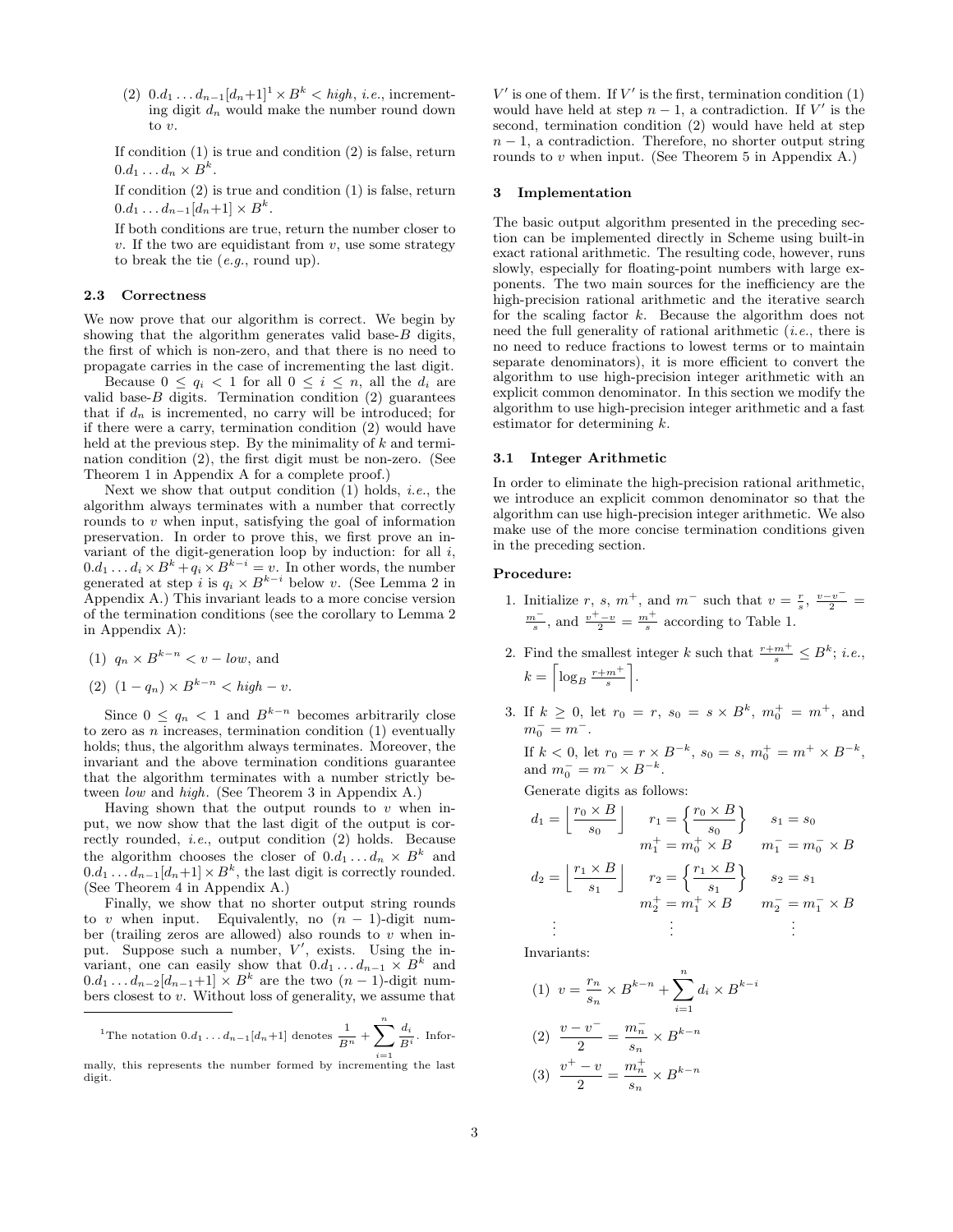|                             | e > 0 |                                                                  | e < 0             |                                                                                               |  |
|-----------------------------|-------|------------------------------------------------------------------|-------------------|-----------------------------------------------------------------------------------------------|--|
|                             |       | $f \neq b^{p-1}$   $f = b^{p-1}$                                 |                   | $\vert e = \min \exp \text{ or } f \neq b^{p-1} \vert e > \min \exp \text{ and } f = b^{p-1}$ |  |
| $\mathcal{r}$               |       | $\left  f \times b^e \times 2 \right  f \times b^{e+1} \times 2$ | $f \times 2$      | $f \times b \times 2$                                                                         |  |
| $\mathcal{S}_{\mathcal{S}}$ | ച     | $b \times 2$                                                     | $b^{-e} \times 2$ | $b^{-e+1} \times 2$                                                                           |  |
| $\cdot$ $m^+$               | $h^e$ | $h^{e+1}$                                                        |                   |                                                                                               |  |
| $m^-$                       | $h^e$ | $h^e$                                                            |                   |                                                                                               |  |

Table 1: Initial values of r, s,  $m^+$ , and  $m^-$ 

4. Stop at the smallest n for which

(1)  $r_n < m_n$ , or

(2)  $r_n + m_n^+ < s_n$ 

If condition (1) is true and condition (2) is false, return  $0.d_1 \ldots d_n \times B^k$ .

If condition (2) is true and condition (1) is false, return  $0.d_1...d_{n-1}[d_n+1] \times B^k$ .

If both conditions are true, return the number that is closer to  $v$ , using some strategy to break ties. If  $r_n \times 2 < s_n, 0.d_1 \dots d_n \times B^k$  is closer. If  $r_n \times 2 > s_n$ ,  $0.d_1 \ldots d_{n-1}[d_n+1] \times B^k$  is closer.

The invariants, which can be verified by a straightforward proof by induction, are useful in establishing the equivalence of this algorithm with the basic algorithm proved correct in Section 2.3.

If the input routine's tie-breaking algorithm is known, V may be allowed to equal *low* or *high* or both. If *low* would round up to  $v$  when input, termination condition  $(1)$  would be  $r_n \n\leq m_n^-$ . If high would round down to v when input, termination condition (2) would be  $r_n + m_n^+ \leq s_n$ , and k would be the smallest integer such that  $\frac{r+m^+}{s} < B^k$  (*i.e.*,  $k = 1 + \left| \log_B \frac{r+m^+}{s} \right|$ ). s۱<br>د

).

For IEEE unbiased rounding, if the mantissa,  $f$ , is even, then both *low* and *high* would round to  $v$ ; otherwise, neither low nor high would round to v. For example,  $10^{23}$ falls exactly between two IEEE floating-point numbers, the smaller of which has an even mantissa; thus,  $10^{23}$  rounds to the smaller when input. By accommodating unbiased rounding, the algorithm prints this number as 1e23 instead of 9.999999999999999e22.

Figure 1 gives Scheme code for the algorithm. It uses an iterative algorithm (scale) similar to the one presented in  $[5]$  to find k. It assumes the input routine uses IEEE unbiased rounding. In the case of a tie in determining  $d_n$ , it always rounds up by choosing  $d_n + 1$ . The function  $flonum \rightarrow digit$ s returns a pair whose first element is k and whose second element is the list of digits.

# 3.2 Efficient Scaling

Steele and White's iterative algorithm requires  $O(|\log v|)$ high-precision integer operations to compute  $k, r_0, s_0, m_0^+$ , and  $m_0^-$ . An obvious alternative is to use the floating-point logarithm function to approximate k with  $\lceil \log_B v \rceil$  and then use an efficient algorithm to compute the appropriate power of B by which to multiply either s or r,  $m^+$ , and  $m^-$ . Because the floating-point logarithm may be slightly smaller

or larger than the true logarithm, a small constant (chosen to be slightly greater than the largest possible error) is subtracted from the floating-point logarithm so that the ceiling of the result will be either  $k$  or  $k - 1$ . Consequently, the estimate must be checked and adjusted by one if necessary.

Figure 2 shows Scheme code that finds  $k$  and scales the numbers using just a few high-precision integer operations. The new scale procedure takes an additional argument, v. The code uses a table to look up the value of  $10^k$  for  $0 \leq k \leq$ 325, which is sufficient to handle all IEEE double-precision floating-point numbers. It also uses a table to look up the value of  $\frac{1}{\log B}$  for  $2 \leq B \leq 36$  in order to speed up the computation of  $\log_B v$ .

If the cost of the floating-point logarithm function is fairly high, it may be more efficient to compute a less accurate approximation to the logarithm. Because in almost all floating-point representations the input base,  $b$ , is two (or a power of two), we assume that  $b = 2$  for our discussion of logarithm estimators. We also assume that  $B > 2$ , because there is no reason to use a conversion algorithm if the output base is the same as the input base.

Since  $v = f \times 2^e$ ,  $\log_2 v = \log_2 f + e$ . If we compute the integer s and floating-point number x such that  $v =$  $x \times 2^s$  and  $1 \leq x < 2$ , we get  $\log_2 v = \log_2 x + s$ , where  $0 \leq \log_2 x < 1$ . In other words, s is the integer part of the base-2 logarithm of v. Let  $len(f)$  be the length of f in bits. Then  $s = e + len(f) - 1$ . For normalized floating-point numbers, we have  $s = e + p - 1$ .

In order to estimate  $\log_B v = \frac{\log_2 v}{\log_2 B}$ , we use  $\frac{s}{\log_2 B}$ . This estimate never overshoots  $\log_B v$ , and it undershoots by no more than  $\frac{1}{\log_2 3}$  < 0.631. Once again, floating-point arithmetic does not compute the exact value of  $\frac{s}{\log_2 B}$ , so we subtract a small constant in order to preserve the property that the estimate never overshoots. Assuming the estimate is computed using IEEE double-precision floating-point arithmetic,  $\frac{1}{\log_2 B}$  can be represented with an error of less than  $10^{-14}$ . Since s is between  $-1074$  and 1023, the floating-point result of  $s \times \frac{1}{\log_2 B}$  has an error of less than  $10^{-10}$ . Because our estimate never overshoots  $k$  and the error is less than our estimate never overshoots k and the error is less than<br>one,  $\left\lceil \frac{s}{\log_2 B} \right\rceil$  is k or  $k - 1$ . This result also holds if k is  $1 + \left| \log_B \frac{r+m^+}{s} \right|.$ 

Whereas the floating-point logarithm estimate was almost always k, our simpler estimate is frequently  $k - 1$ . Having the estimate off by one introduces extra overhead, but this overhead can be eliminated. When the estimate is  $k-1$ , fixup multiplies s by B and then calls generate to generate the digits. On entry to *generate*, r,  $m^+$ , and  $m^$ are multiplied by B. By moving these multiplications back into the call sites of generate, the multiplications can be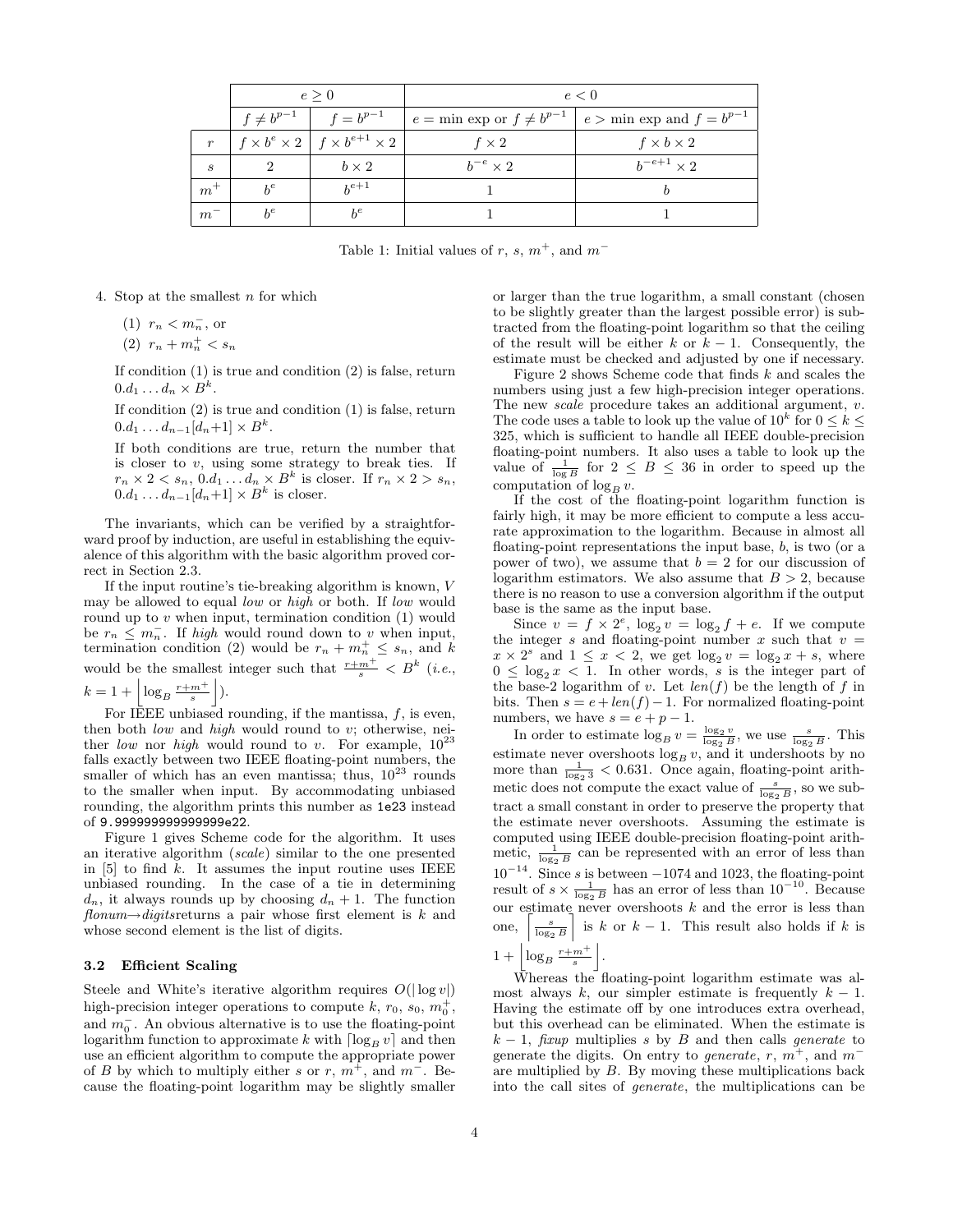(define  $f\!{lonum \rightarrow digits}$ (lambda (v f e min-e p b B)  $(\text{let } ([round? (even? f)])$  $(ii (= e 0)$ (if  $(not (= f (expt b (- p 1))))$ )  $(\text{let } ([be (expt b e)])$  $(scale (* f be 2) 2 be be 0 B round? round?$ (let∗ ([be  $(expt \ b \ e)]$  [be1  $(* \ be \ b)]$ )  $(scale (* f bet 2) (* b 2) be1 be 0 B round? round?$ )) (if (or (= e min-e) (not (= f (expt b (- p 1)))))  $(scale (* f 2) (* (expt b (- e)) 2) 1 1 0 B round? round?)$  $(scale (* f b 2) (* (expt b (-1 e)) 2) b 1 0 B round? round?$ (define scale (lambda  $(r s m^+ m^- k B low-ok$ ? high-ok?) (cond  $[((\mathbf{if } high\text{-}ok? >=>) (+ r m^+) s) ; k \text{ is too low})$  $(scale \; r (* s \; B) \; m^+ \; m^- (+ k \; 1) \; B \; low-ok? \; high-ok?)$  $[($ (if  $high\text{-}ok\text{?} <=)$  (\* (+ r m<sup>+</sup>) B) s); k is too high  $((\text{scale } (* \, r \, B) \, s \, (* \, m^+ \, \dot{B}) \, (* \, m^- \, B) \, (- \, k \, 1) \, B \, low \, ok^2 \, high \, ok^2)$  $[e]$ **lse**;  $k$  is correct  $(cons k (generate r s m<sup>+</sup> m<sup>-</sup> B low-ok? high-ok?$ (define generate (lambda ( $r s m^+ m^- B$  low-ok? high-ok?) (let  $([q-r (quotient-remainder (* r B) s))]$  $[m^+ (m^+ B)]$  $[m^-\ ( * m^-\ B)]$  $(\text{let } ([d \space (car \space q-r))]$  $\lceil r \left( \text{cdr } q-r \right) \rceil$ (let  $([tc1 (if low-ok? \leq \leq \leq) r m^{-})]$  $[tc2 ((if high-ok? >= >) (+ r m^+) s)])$  $(if (not tc1)$  $(i\mathbf{f}$  (not tc2)  $\left(\cos d \left( \text{generate } r \text{ s } m^+ \text{ m}^- \text{ B } \text{ low-ok? high-ok?}\right)\right)$  $(list (+ d 1)))$  $(if (not tc2)$  $(list d)$  $(fif (**** 2) s)$ (list d)  $(list (+ d 1)))))))))$ 

Figure 1: Scheme code that implements the basic conversion algorithm with an iterative scaling procedure and IEEE unbiased rounding (round to even). For other rounding modes, scale and generate may be called with different values for low-ok? and high-ok?.

eliminated in fixup when the estimator returns  $k-1$ . The result is that there is no penalty for an estimate that is off by one. Figure 3 gives a Scheme implementation of our estimator and the modified digit-generation loop. It modifies the original *scale* function to take additional arguments  $f$ and e, and it uses a table to look up the value of  $\frac{1}{\log_2 B}$  for  $2 < B < 36$ .

Table 2 gives the relative CPU times for Steele and White's iterative scaling algorithm [5] and the floating-point logarithm scaling algorithm with respect to our simple estimate and scaling algorithm. The timings were performed using Chez Scheme on a DEC AXP 8420 running Digital UNIX V3.2C. The input was a set of 250,680 positive normalized IEEE double-precision floating-point numbers, and the output base was ten. This set was generated according to the forms Schryer developed for testing floating-point

| <i>Scaling Algorithm</i> | Relative CPU Time |
|--------------------------|-------------------|
| Steele & White           | 70.0              |
| floating-point log       | 1.03              |
| log approximation        | 1.00              |

Table 2: Relative CPU times for three different scaling algorithms

units [4]. As expected, the timings show that the iterative scaling algorithm is almost two orders of magnitude slower than either estimate-based algorithm.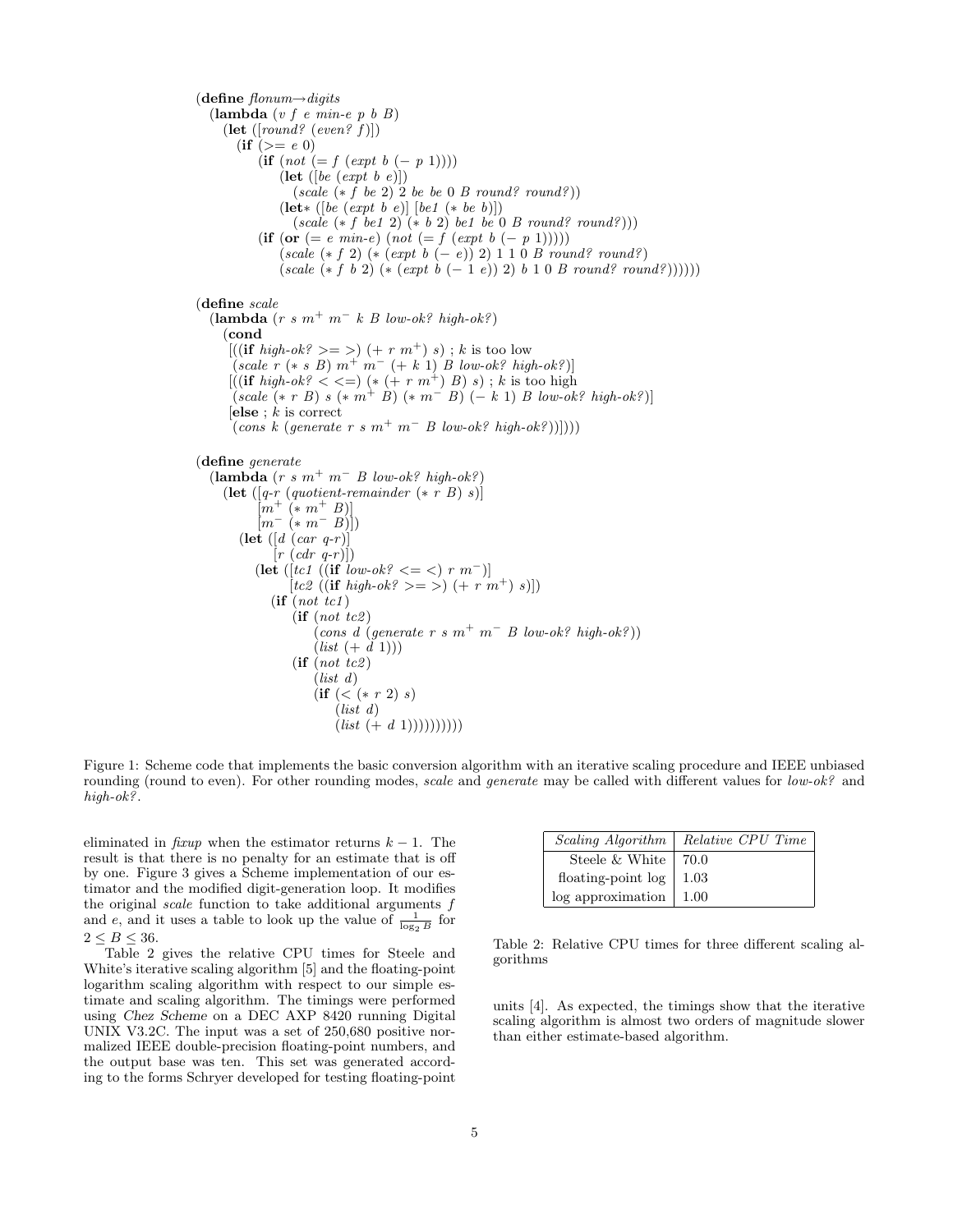(define scale (lambda  $(r s m^+ m^- k B low-ok? high-ok? v)$ (let ([est (inexact→exact (ceiling  $(- (\log B \ B \ v) \ 1e-10))$ ])]  $(if (> = est 0)$ (fixup r (\* s (exptt B est))  $m^+$   $m^-$  est B low-ok? high-ok?)  $(\text{let } (|scale (exptt B (-est))])$ (fixup  $(* \, r \, scale) \, s \, (* \, m^+ \, scale) \, (* \, m^- \, scale) \, est \, B \, low \, ok^2 \, high \, ok^2)))))$ )  $(d$ efine  $fixup$ (lambda  $(r s m^+ m^- k B low-ok? high-ok?$ ) (if ((if  $high\text{-}ok? \geq \geq$ )  $(+ r \, m^+) \, s)$ ; too low?  $(cons + k 1)$  (generate  $r (* s B)$   $m^+$   $m^-$  B low-ok? high-ok?))  $(\text{cons } k \text{ (generate } r \text{ s } m^+ \text{ m}^- \text{ B } \text{ low-ok? high-ok?}))))$ (define exptt  $(\text{let } (\text{table } (make-vector 326)))$  $(\mathbf{do} ([k \ 0 \ (+ \ k \ 1)] \ [v \ 1 \ (* \ v \ 10)])$  $((= k 326))$  $(vector-set! table k v))$  $(\textbf{lambda} (B k))$ (if (and  $(= B 10)$   $(< = 0 k 325)$ )  $(vector-ref$  table k)  $(expt \ B \ k))))$ (define logB (let ([table (make-vector 37)])  $(d\mathbf{o} ([B 2 (+ B 1)])$  $((= B 37))$  $(vector-setI table B ( / (log B))))$  $(\textbf{lambda} (B x))$  $(if (< = 2 B 36)$  $(* (log x) (vector-ref table B))$  $\left(\big/ \left(\log x\right) \left(\log B\right)\right)\right)\right)$ 

Figure 2: Scheme code that uses the floating-point logarithm function to estimate  $k$  and then adjusts the result to the exact value of k

## 4 Fixed-Format Output

Up to this point we have addressed the free-format output problem. We now describe how to modify the basic algorithm to generate fixed-format output. A key property of the output conversion algorithm is its use of the rounding range of v, determined by computing  $v^+$  and  $v^-$ . For fixedformat output, this range is conditionally modified to indicate the requested precision. If a floating-point number has enough precision to be printed to the given digit position, the rounding range is expanded so that the output will stop at the given position. If a floating-point number has insufficient precision, the rounding range is not expanded, and the output will contain # marks past the last significant digit.

There are two ways of specifying how many digits to print in fixed-format mode: by absolute digit position and by relative digit position. An absolute digit position is the distance from the radix point in base- $B$  digits at which one wants the output to stop. A relative digit position is the number of base- $B$  digits to print.

Suppose an absolute digit position is given. Let  $j$  be the digit position and  $v$  be a positive floating-point number. In order for the output, V, to be correctly rounded,  $v \frac{B^j}{2} \leq V \leq v + \frac{B^j}{2}$ . Because of the gaps in the floatingpoint representation, all numbers between  $\frac{v^-+v}{2}$  and  $\frac{v+v^+}{2}$ 

are indistinguishable from  $v$ . The algorithm uses the larger range in order to determine when to stop generating digits. In other words, let *low* be the lesser of  $\frac{v^-+v}{2}$  and  $v-\frac{B^j}{2}$ , and let *high* be the greater of  $\frac{v+v^+}{2}$  and  $v+\frac{B^j}{2}$ .

After low and high are computed, the scaling factor  $k$  is determined as before. If the end point high is in the rounding range (*i.e.*, if  $high = v + \frac{B^j}{2}$ ), k is the smallest integer such that  $high < B<sup>k</sup>$ ; *i.e.*,  $k = 1 + \lfloor \log_B high \rfloor$ . Otherwise, k is the smallest integer such that  $high \leq B^k$ ; *i.e.*,  $k = \lceil \log_B high \rceil$ .

The digits are generated as before. Termination condition (1) is extended to include equality when the end point low is in the rounding range. Similarly, termination condition (2) is extended to include equality when the end point high is in the rounding range.

Let  $n$  be the smallest integer for which one of the termination conditions holds. As before, digit  $d_n$  is incremented when  $0.d_1 \ldots d_{n-1}[d_n+1] \times B^k$  is closer to v than  $0.d_1 \dots d_n \times B^k$  (or possibly in the case of a tie). If  $j = k-n$ , the algorithm stopped at the desired digit position, so the algorithm simply returns the result. Because of the way we defined the termination conditions, the algorithm cannot generate too many digits. Therefore, if  $j \neq k - n$ ,  $j < k - n$ , so the algorithm must generate the remaining digits.

Unfortunately the algorithm cannot simply print # marks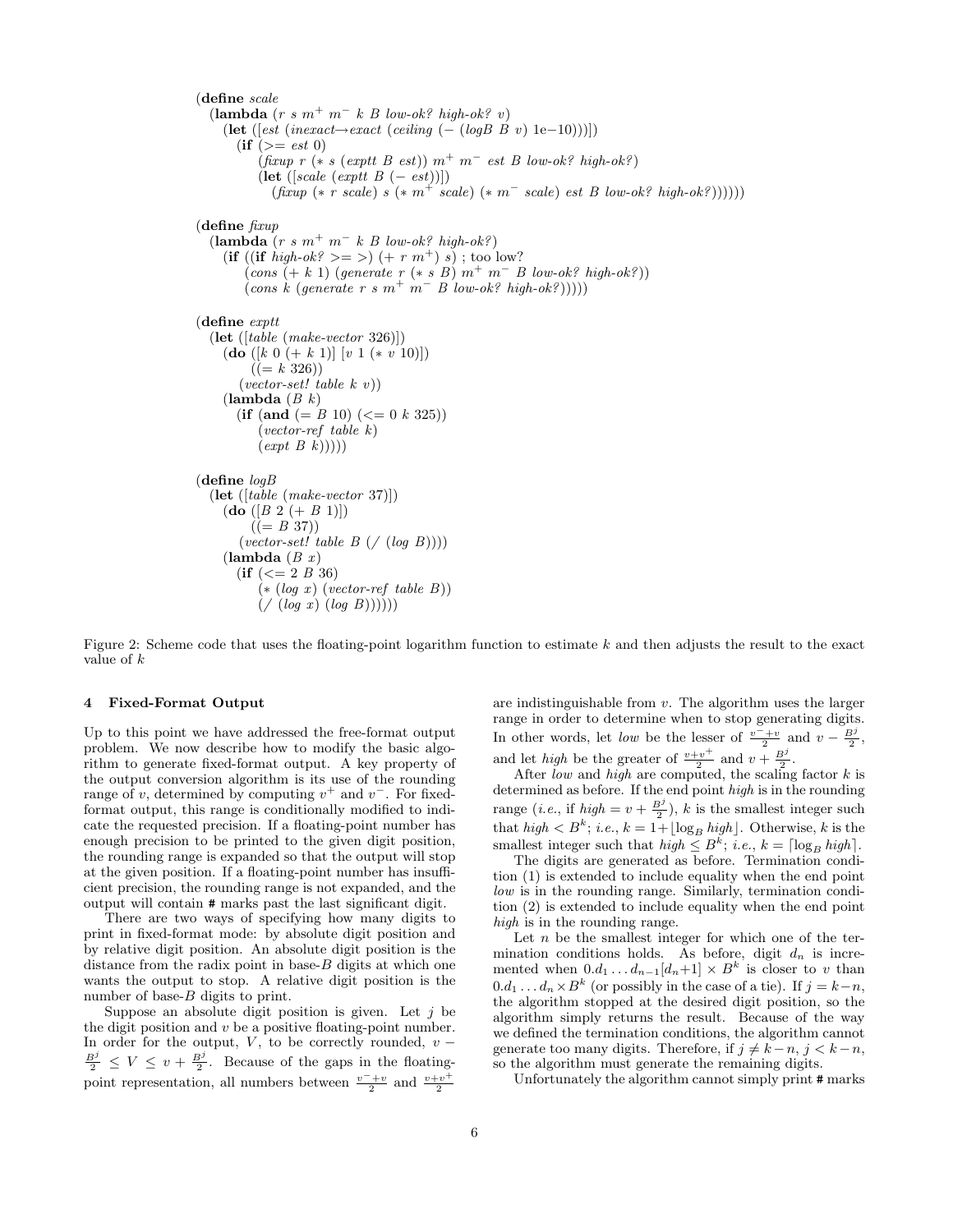(define scale (lambda  $(r s m^+ m^- k B low-ok? high-ok? f e)$ (let  $([est (inexact \rightarrow exact (ceiling (- ( * (+ e (len f) - 1) (invlog2 of B)) 1e-10)))])$  $(if (> = est 0)$ (fixup r (\* s (exptt B est))  $m^+$   $m^-$  est B low-ok? high-ok?) (let  $(|scale (exptt B (-est))|)$ (fixup  $(* \, r \, scale) \, s \, (* \, m^+ \, scale) \, (* \, m^- \, scale) \, est \, B \, low \, ok^2 \, high \, ok^2)))))$ )  $(d$ efine  $fixup$ (lambda  $(r s m^+ m^- k B low-ok? high-ok?$ ) (if ((if  $high\text{-}ok? \geq >$ ) (+ r m<sup>+</sup>) s); too low?  $(\textit{cons } (+ k 1) \textit{ (generate } r s m^+ m^- B \textit{ low-ok? high-ok?}))$  $(\text{cons } k \text{ (generate } (* \text{ } r \text{ } B) \text{ } s \text{ } (* \text{ } m^+ \text{ } B) \text{ } (* \text{ } m^- \text{ } B) \text{ } B \text{ } \text{low-ok? high-ok?}))))$ (define generate (lambda  $(r s m^+ m^- B low-ok? high-ok?)$ (let  $([q-r (quotient-remainder r s)])$ (let  $([d (car q-r)]$ )  $\lceil r \left( \text{cdr } q-r \right) \rceil$ (let  $([tc1 (if 'low-ok? \leq ~ <) r m^{-})]$ [tc2 ((if high-ok? >= >) (+ r m<sup>+</sup>) s)])  $(if (not tc1)$  $(if (not tc2)$  $(\text{cons } d \text{ (generate } (* \text{ } r \text{ } B) \text{ } s \text{ } (* \text{ } m^+ \text{ } B) \text{ } (* \text{ } m^- \text{ } B) \text{ } B \text{ } low-ok? \text{ } high-ok?)$  $(list (+ d 1))$  $(if (not tc2)$  $(list d)$  $(if(**|** * r 2) s)$  $(list d)$  $(list (+ d 1)))))))))$ (define invlog2of (let ([table (make-vector 37)]  $[log2 (log 2)])$  $(d\mathbf{o} ([B 2 (+ B 1)])$  $((= B 37))$  $(vector-set' table B (/ log2 (log B))))$  $(\textbf{lambda}(B))$  $(ii (< = 2 B 36)$ (vector-ref table B)  $\left(\big/ \log 2 \left(\log B\right)\right)\right))$ 

Figure 3: Scheme code that uses our fast estimator and modified digit-generation loop

from here until position  $j$ . Suppose 100 were printed to absolute position 0, for example. Termination condition (1) would hold after generating the first digit, but the remaining digit positions are significant and must therefore be zero, not #. Consequently, the algorithm must generate zeroes as long as they are significant and then generate # marks. A digit is insignificant when it and all the digits after it can be replaced by any base- $B$  digits without altering the value of the number when input. In other words, a digit is insignificant if incrementing the preceding digit does not cause the number to fall outside the rounding range of v.

If  $low = v - \frac{B^j}{2}$  and  $high = v + \frac{B^j}{2}$ , the remaining digit positions are all significant, so the algorithm fills them with zeroes and returns. Otherwise, the precision of the output is limited by the floating-point representation. The algorithm generates zeroes until incrementing the preceding digit would result in a number less than or equal to high, at which point it fills the remaining digit positions with  $\#$  marks. For example, when printing 100 in IEEE double-precision to digit position  $-20$ , the algorithm prints 100.000000000000000#####.

Now suppose a relative position is given instead. Let  $i > 0$  be the number of digits requested. In order to compute the corresponding absolute digit position,  $j$ , the algorithm first computes the absolute position of the first digit. Unfortunately, the position of the first digit,  $k-1$ , may depend on the upper bound of the rounding range of  $v$ , which in turn may depend on  $j$ . This cycle is resolved by using an initial estimate for  $k$  that does not depend on  $j$  and then refining estimate for k that does not depend on j and then refining<br>it when necessary. The initial estimate,  $\hat{k}$ , is  $\left[ \log_B \frac{v+v^+}{2} \right]$ , which can be computed efficiently using the techniques described in Section 3.2. If  $v + \frac{B^{\hat{k}-i}}{2}$  $\frac{1}{2} < B^{\hat{k}}$ , the initial estimate was correct, so  $k = \hat{k}$ ; otherwise, the initial estimate was off by one, so  $k = \hat{k} + 1$ . At this point the algorithm proceeds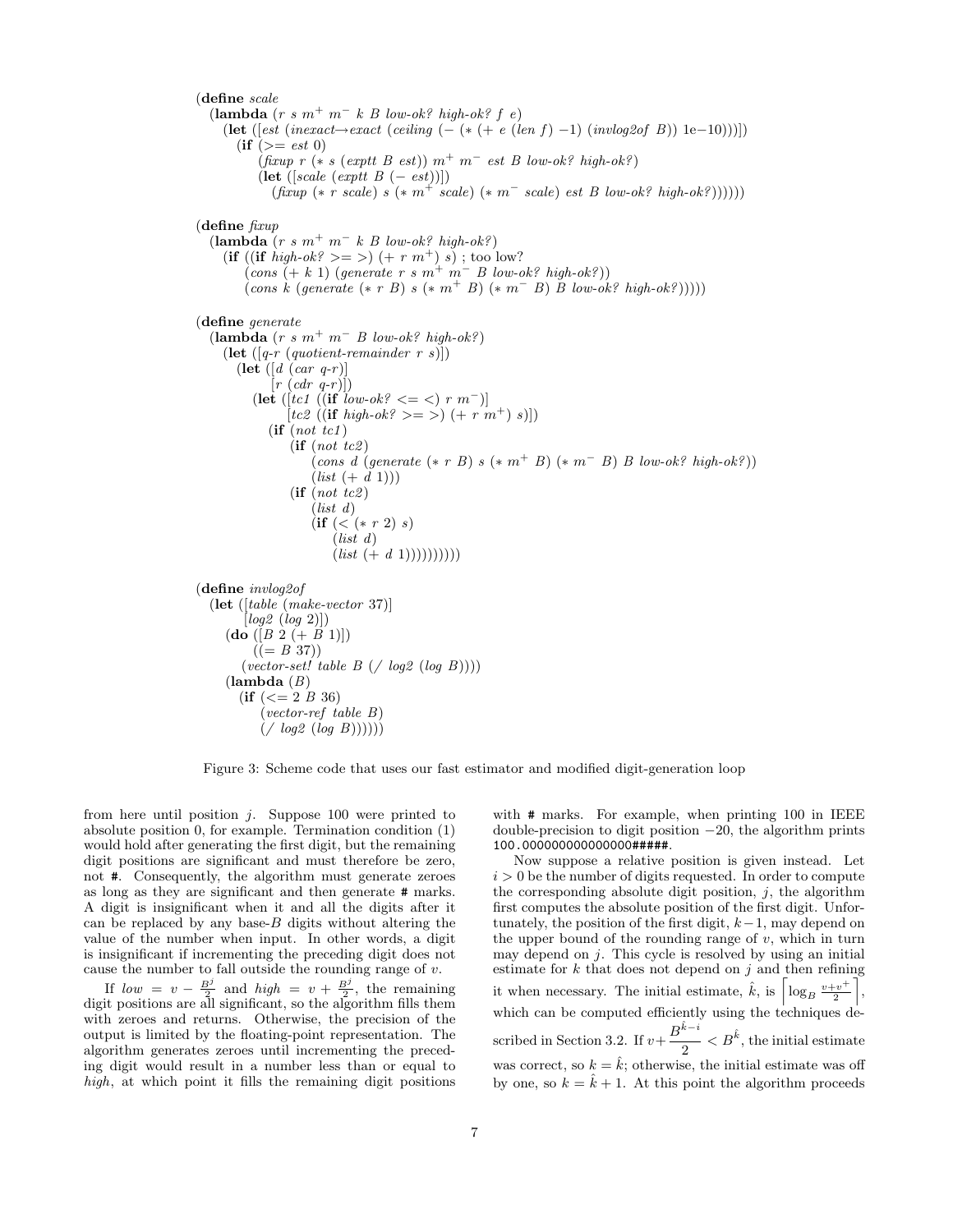| <i>System</i> | Free  | $\overline{Fixed}$ | Incorrect |
|---------------|-------|--------------------|-----------|
|               | Fixed | printf             |           |
| Alpha AXP     | 1.66  | 2.94               | 242       |
| HP 9000       | 1.61  | 2.19               | 317       |
| Linux         | 1.63  | 0.58               | 0         |
| RS/6000       | 1.75  | 4.46               | 0         |
| <b>SGI 32</b> | 1.61  | 5.69               | 186       |
| SGI 64        | 1.81  | 3.12               | 6280      |
| Solaris       | 1.59  | 0.68               | 0         |
| Sun4c         | 1.66  | 0.54               | 0         |
| Sun4d         | 1.62  | 0.38               | 0         |
| Geom.<br>mean | 1.66  | 1.51               | N<br>Α    |

Key:

Alpha AXP—DEC AXP 8420, Digital UNIX V3.2C HP 9000—HP 9000/715/E, HP-UX A.09.05 Linux—AMD 80486DX2/80, Linux 1.3.32 RS/6000—IBM RS/6000 7013/560, AIX 3.2 SGI 32—SGI IP22, IRIX 5.3 SGI 64—SGI IP21, IRIX64 6.1 Solaris—Sun SPARCstation 2, SunOS 5.5 (Solaris) Sun4c—Sun SPARCstation 2, SunOS 4.1.3 Sun4d—Sun SPARCstation 5, SunOS 4.1.3

Table 3: Ratio of CPU time for free-format versus straightforward fixed-format, fixed-format versus printf, and the count of incorrectly rounded output from printf on 250,680 floating-point numbers

as though it were given the absolute digit position  $k - i$ .

The rational arithmetic used in fixed-format printing can be converted into high-precision integer arithmetic by introducing a common denominator as before. Because there are several more cases to consider, however, the resulting code is lengthy and has therefore been omitted from this paper.

## 5 Conclusion

We have developed an efficient algorithm for converting floating-point numbers from an input base to an output base. For free-format output, it provably generates the shortest, correctly rounded number that rounds to the original floating-point number when input, taking the input tiebreaking rounding algorithm into account if desired. For fixed-format output, it generates a correctly rounded number with # marks in the place of insignificant trailing digits. These # marks are useful when the requested number of digits may exceed the internal precision. Our algorithm employs a fast estimator to compute scaling factors. By modifying our algorithm slightly, we eliminated the penalty of having the estimate off by one, which enabled us to make our estimator very inexpensive.

We have compared an implementation of our free-format algorithm for base-10 output against an implementation of a straightforward fixed-format algorithm on several different systems. For this test, we used a set of 250,680 positive normalized IEEE double-precision floating-point numbers [4]. The fixed-format algorithm printed them to 17 significant digits, the minimum number guaranteed to distinguish among IEEE double-precision numbers. In all cases the numbers were printed to /dev/null in order to factor

out I/O performance. The average number of digits needed is 15.2, so the free-format algorithm has no particular advantage over the fixed-format algorithm.

Table 3 shows that our free-format algorithm takes 66% more CPU time on average than the straightforward fixedformat algorithm. To provide a basis of comparison against a standard fixed-format algorithm for each system, the table also compares the C library's printf function against the straightforward fixed-format algorithm and gives the number of floating-point numbers that were rounded incorrectly by printf. For the systems where printf is considerably faster, we suspect that our implementation could be tuned to achieve comparable results. (In particular, our current implementation uses 64-bit arithmetic and performs poorly on systems without efficient 64-bit support.) While the cost of free-format output may be significant for some applications, the cost is justified for many others by the reduced verbosity of free-format output.

Our algorithm is based on Steele and White's conversion algorithm [5]. Ours is dramatically more efficient, primarily due to our use of a fast estimator for computing scaling factors. Their algorithm does not distinguish between significant and insignificant trailing zeros, nor does it take into account input rounding modes. In addition, their fixed-format algorithm introduced a slight inaccuracy in the computation of the rounding range.

David Gay independently developed an estimator similar to ours [2]. It uses the first-degree Taylor series to estimate  $\log_{10} v$ . Although our estimator is less accurate than his, it is less expensive as well, requiring two rather than five floating-point operations. Furthermore, since our scaling algorithm incurs no additional overhead when the estimate is off by one, the loss of accuracy is unimportant, and scaling is more efficient in all cases.

Gay also developed an excellent set of heuristics for determining when more efficient digit-generation techniques can be employed for fixed-format output. In particular, he showed that floating-point arithmetic is sufficiently accurate in most cases when the requested number of digits is small. The fixed-format printing algorithm described in this paper is useful when these heuristics fail.

An implementation of the algorithms described in this paper is available from the authors. A version of the freeformat algorithm has been used in Chez Scheme since 1990; in fact, the ANSI/IEEE Scheme standard requirement for accurate, minimal-length numeric output and the desire to do so as efficiently as possible in Chez Scheme motivated the work reported here.

#### References

- [1] William D. Clinger. How to read floating-point numbers accurately. ACM SIGPLAN '90 Conference on Programming Language Design and Implementation, 25(6):92– 101, June 1990.
- [2] David M. Gay. Correctly rounded binary-decimal and decimal-binary conversions. Numerical Analysis Manuscript 90-10, AT&T Bell Laboratories, Murray Hill, New Jersey 07974, November 1990.
- [3] IEEE standard for binary floating-point arithmetic. ANSI/IEEE Std 754-1985, Institute of Electrical and Electronics Engineers, New York, 1985.